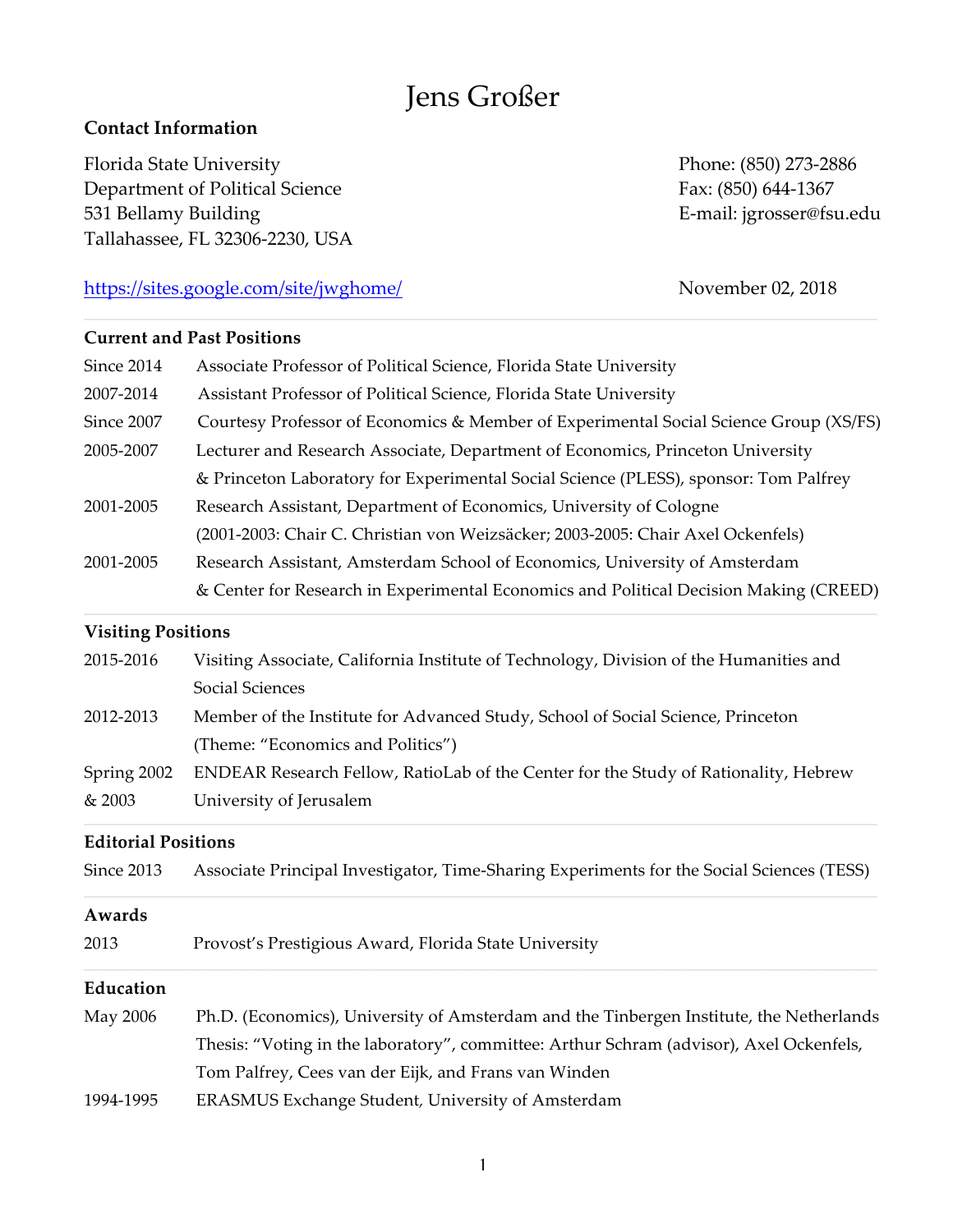- 1992-1997 Diplom (Economics), University of Bonn, Thesis: "An experimental study of R&D investments in a stochastic duopoly-game" (in German), advisors: Reinhard Selten and Karim Sadrieh
- 1989-1992 Vordiplom (Economics), University of Marburg, Germany

## **Publications**

- 1. "Candidate entry and political polarization: An experimental study" (with Tom Palfrey) **American Political Science Review**, forthcoming
- 1. "The curse of uninformed voting: An experimental study" (with Michael Seebauer) **Games and Economic Behavior** 97 (May), 2016, 205-26
- 2. "Candidate entry and political polarization: An antimedian voter theorem" (with Tom Palfrey) **American Journal of Political Science** 58 (1), 2014, 127-43
- 3. "Redistribution and market efficiency: An experimental study" (with Ernesto Reuben) **Journal of Public Economics** 101 (May), 2013, 39-52
- 4. "Political quid pro quo agreements: An experimental study" (with Ernesto Reuben and Agnieszka Tymula) **American Journal of Political Science** 57 (3): 582-97
- 5. "Voting mechanism design: Modeling institutions in experiments" in: Experimental Political Science. B. Kittel, W. Luhan & R.B. Morton (eds.), Palgrave-Macmillan, 2012, 72-91
- 6. "Public opinion polls, voter turnout, and welfare: An experimental study" (with Arthur Schram) **American Journal of Political Science** 54 (3), 2010, 700-17
- 7. "A citizen candidate model with private information" (with Tom Palfrey) in: The Political Economy of Democracy. E. Aragonés, C. Beviá, H. Llavador & N. Schofield (eds.), 2009, 15-29
- 8. "Welfare reducing polls" (with Jacob Goeree) **Economic Theory** 31 (1), 2007, 51-68
- 9. "Neighborhood information exchange and voter participation: An experimental study" (with Arthur Schram) **American Political Science Review** 100 (2), 2006, 235-48

## **Working Papers**

- 2. "Standing versus ad hoc committees with costly information acquisition" (with Michael Seebauer), Revise & Resubmit at **Experimental Economics**
- 3. "Pork barrel politics, voter turnout, and inequality: An experimental study" (with Thorsten Giertz)
- 4. "Beliefs and cooperation"
- 5. "Patents versus subsidies" (with Donja Darai and Nadja Trhal)

## **Work in Progress**

- 1. "Tentative versus definite proposals in committees: An experimental study" (with Jidong Chen)
- 2. "Federalism and public goods" (with Ernesto Reuben)
- 3. "Inter-group competition with and without incentives" (with Rupert Sausgruber)
- 4. "Income polarization in inter-group public goods games"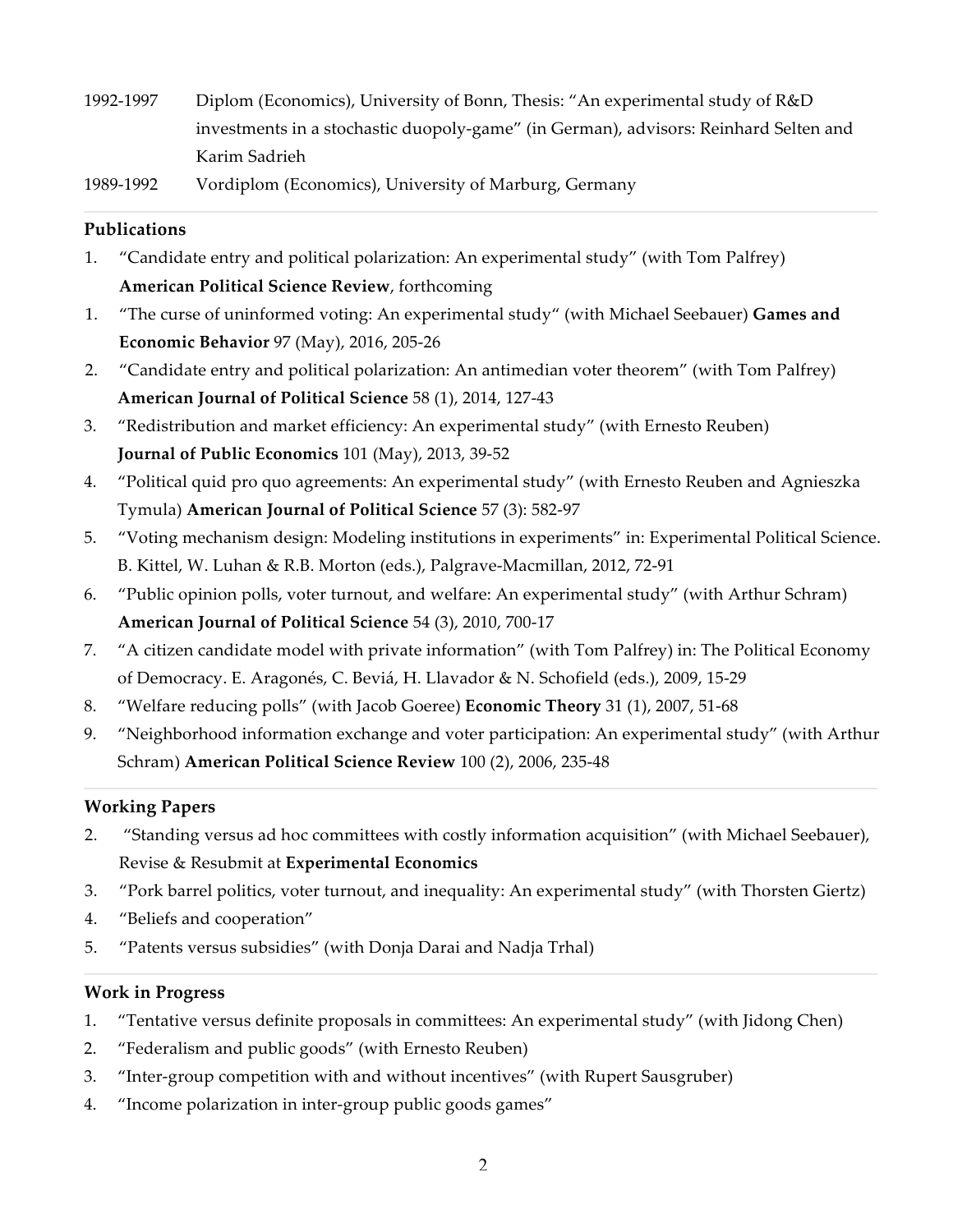- 5. "Information aggregation in committees" (with Jacob Goeree and Brian Rogers)
- 6. "Trust, reciprocity, and social preferences" (with Aljaž Ule)
- 7. "Fairness among workers" (with Sebastian Buhai)
- 8. "NOMINATE in the laboratory" (with Rebecca Morton)

#### **Other Publications**

- 1. "Experimental game theory and its application in sociology and political science" (Editorial, with Arthur Schram, Vincent Buskens, and Klarita Gërxhani) **Journal of Applied Mathematics**, 2015, 1-2
- 2. "Dissertation abstract: Voting in the laboratory" **Experimental Economics** 10, 2007, 191-92
- 3. "Voting in the laboratory" **Tinbergen Magazine** 14 (Fall), 2006, 18
- 4. "Voting in the laboratory", 2006, Tinbergen Institute Research Series no. 377, Thela Thesis

## **Refereeing**

American Economic Review, AEJ: Economic Policy, AEJ: Microeconomics, American Journal of Political Science, American Political Science Review, Cambridge University Press, Canadian Journal of Regional Studies, Computational Economics, Econometrica, Economics Bulletin, Economic Inquiry, Economics Letters, Economics & Politics, Electoral Studies, European Economic Review, European Journal of Political Economy, Experimental Economics, Games and Economic Behavior, International Economic Review, Israel Science Foundation, Journal of Economic Behavior & Organization, Journal of Economic Psychology, Journal of Economic Theory, Journal of Experimental Political Science, Journal of the European Economic Association, Journal of Politics, Journal of Public Economics, Journal of Public Economic Theory, Journal of Theoretical Politics, National Science Foundation (NSF), Netherlands Organisation for Scientific Research (NOW), Oxford University Press, Norton Publishers, Political Behavior, Political Research Quarterly, Princeton University Press, Public Choice, Quarterly Journal of Economics, Quarterly Journal of Political Science, Rationality & Society, Research and Politics, Review of Economic Design, Social Sciences and Humanities Research Council of Canada (SSHRC), Swiss National Science Foundation, Routledge, Theory and Decision

#### **Research Grants**

- 1. "Electoral competition and political polarization: Three experimental studies" (2018) FSU, Council on Research and Creativity, Planning Grant; US\$ 13.000
- 2. "Candidate entry and political polarization: An experimental study" (2014) FSU, Council on Research and Creativity, COFRS Award; US\$ 14.000
- 3. "Electoral competition and coexisting markets: Theory and laboratory experiments" (2012-2013) Institute for Advanced Study, Princeton, Grant-in-aid; US\$ 43.000
- 4. "A robustness check of the NOMINATE score of political polarization using formal modeling" (2010) FSU, Council on Research and Creativity, COFRS Award; US\$ 14.000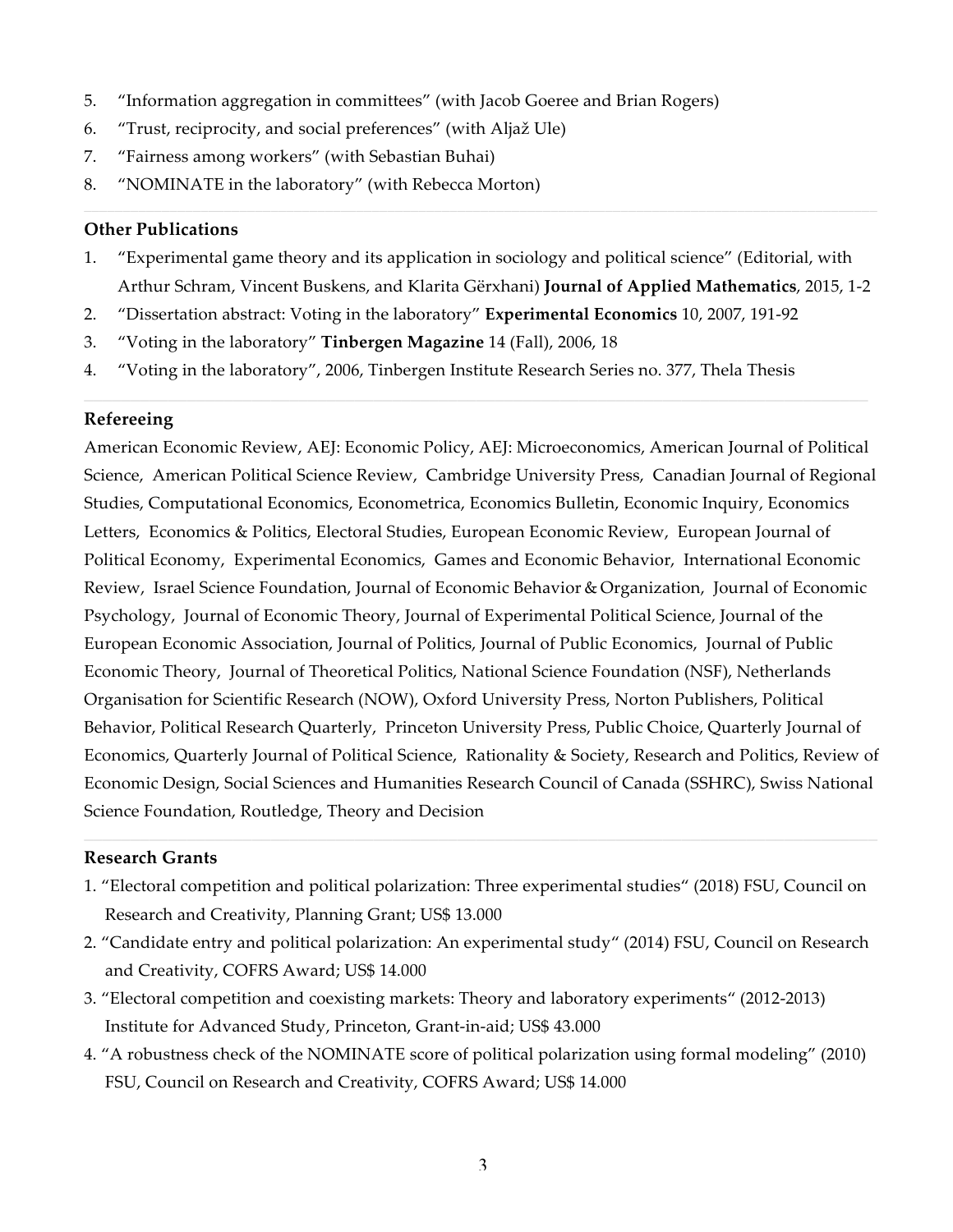- 5. "On the dynamics of income polarization in inter-group public goods games" (2008) FSU, Council on Research and Creativity, First Year Assistant Professor Summer Award; US\$ 16.000
- 6. "Group decisions in dilemma situations: Theory, experiment and design" (2005-2007) with Ben Greiner and Axel Ockenfels, GEW Foundation Cologne; Euro 77.000

#### **Teaching**

- 1. **Florida State University** Graduate courses: Game theory I (2011, 2012), Behavioral game theory (2009, 2011, 2013, 2016, 2018), Elections (2009, 2014, 2018); Undergraduate courses: Analyzing elections (2⋅2014), Analyzing politics (2⋅2017, 2⋅2018), Political game theory (2008; 3⋅2009, 2010; 2⋅2011, 2012, 2013, 2014), Research methods (2⋅2008, 2009, 2010, 2015, 2016, 2017, 2018)
- 2. **Princeton University** Graduate course: Laboratory experiments (2007)
- 3. **University of Cologne** Undergraduate courses (in German): Price theory (2003/04, 2005), Introductory microeconomics (2004/05), Competition theory & policy" (2004), all assisting Axel Ockenfels; Price theory (2003, shared) lecturer; Introductory microeconomics (2001/02, 2002, 2002/03), Competition theory & policy (2002), all assisting C. Christian von Weizsäcker
- 4. **University of Amsterdam** Undergraduate courses (in Dutch): Intermediate microeconomics (1999, shared), lecturer; Introductory microeconomics (1998), assisting Arthur Schram

#### **Presentations**

**2018**: Beijing Normal University, Business School; NYU-Abu Dhabi — 2017: Université du Québec à Montréal; ESA, VCU Richmond; 7th Biennial Meeting of the Social Dilemmas Working Group, UMass Amherst; Duke Behavioral Political Science Conference - 2016: 1<sup>st</sup> Southwest Experimental & Behavioral Economics Conference (SWEBE), UC Irvine; Caltech, HSS  $-$  2015: Conference on Public Policy and Social & Economic Behavior, University of Cologne; 5<sup>th</sup> Annual Xiamen University International Conference on Experimental Economics, China; SEA, Atlanta - 2014: ESA, Ft. Lauderdale; Duke Behavioral Political Science Conference; ESA International Meeting, Honolulu; Conference on the Economics of Public Policy, National Tsing Hua University, Taiwan — 2013: Experiments in Political Economy Conference, Caltech; University of Hawaii; Economics and Politics group, Institute for Advanced Study, Princeton **— 2012:** Institute for Advanced Study, Princeton; ESA, Tucson; ESA International Meeting, NYU, New York; Priorat Workshop in Theoretical Political Science, Spain (invited participant); Max-Planck Institute Workshop, Munich — 2010: ESA, Tucson; SEA, Atlanta; MPSA Annual National Conference, Chicago - 2009: 2<sup>nd</sup> Annual CESS-NYU Experimental Political Science Conference; Université Laval; ESA, Tucson - 2008: George Mason U, ICES; ESA International Meeting, Caltech, Pasadena; WEA, Waikiki, Hawaii; SEA, Washington D.C.; Experimental Political Science Workshop, Hanse Wissenschaftskolleg, Delmenhorst - 2007: Florida State U; 1st World Meeting of the Public Choice Society, Amsterdam; Princeton U; ESA International Meeting, Rome; ESA, Tucson — 2006: Institute for Advanced Study, Princeton; ESA, Tucson — 2005: GEW Tagung, Cologne;